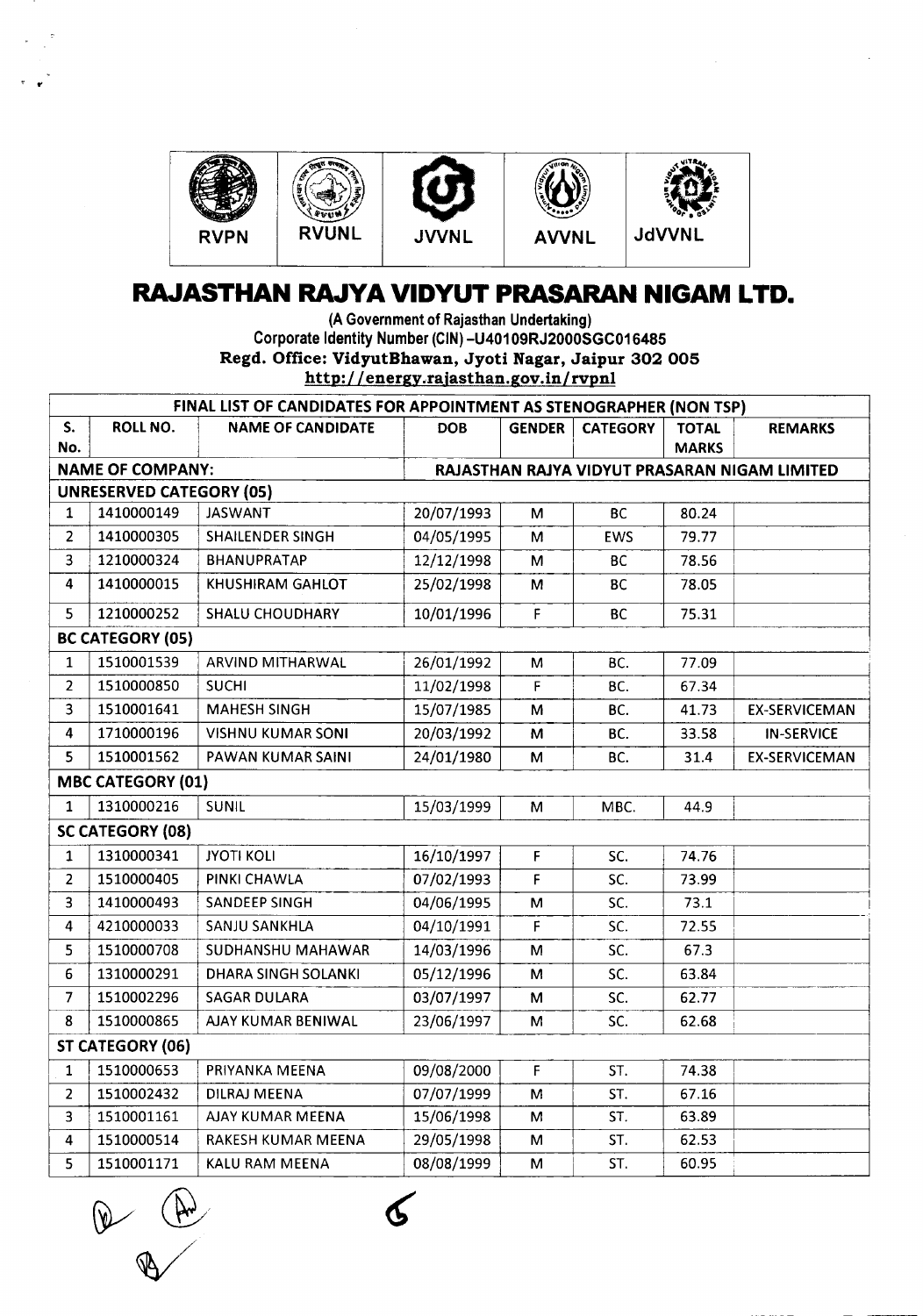| 6                               | 1710000005              | <b>HARIRAM MEENA</b>    | 25/07/1981                                   | м | ST.      | 41.24 | PWBD(PH)-C           |  |  |
|---------------------------------|-------------------------|-------------------------|----------------------------------------------|---|----------|-------|----------------------|--|--|
| <b>EWS CATEGORY (02)</b>        |                         |                         |                                              |   |          |       |                      |  |  |
| 1                               | 1510002043              | <b>BHASKAR MAHARSHI</b> | 12/12/1997                                   | м | EWS.     | 74.32 |                      |  |  |
| 2                               | 1510000006              | <b>HARIOM SHARMA</b>    | 20/03/1997                                   | M | EWS.     | 42.09 | PWBD(PH)-A           |  |  |
| <b>NAME OF COMPANY:</b>         |                         |                         | RAJASTHAN RAJYA VIDYUT UTPADAN NIGAM LIMITED |   |          |       |                      |  |  |
| <b>UNRESERVED CATEGORY (03)</b> |                         |                         |                                              |   |          |       |                      |  |  |
| 1                               | 1410000034              | RAVINDER KUMAR SWAMI    | 12/12/1999                                   | М | BC.      | 76.93 |                      |  |  |
| $\overline{2}$                  | 1410000651              | PRITHVI SINGH RATHORE   | 19/06/1993                                   | M | UR (GEN) | 72.78 |                      |  |  |
| 3                               | 1410000001              | <b>MANOHAR LAL</b>      | 02/10/1989                                   | м | BC.      | 38.96 | PWBD(PH)-A           |  |  |
|                                 | <b>NAME OF COMPANY:</b> |                         | JAIPUR VIDYUT VITRAN NIGAM LIMITED           |   |          |       |                      |  |  |
| <b>UNRESERVED CATEGORY (01)</b> |                         |                         |                                              |   |          |       |                      |  |  |
| 1                               | 1510001305              | <b>MAN MOHAN SHARMA</b> | 12/08/1980                                   | м | UR (GEN) | 43.14 | <b>EX-SERVICEMAN</b> |  |  |
| <b>BC CATEGORY (01)</b>         |                         |                         |                                              |   |          |       |                      |  |  |
| 1                               | 1810000068              | LAL CHAND KUMAWAT       | 02/06/1984                                   | M | BC.      | 58.48 | <b>EX-SERVICEMAN</b> |  |  |
| ST CATEGORY (01)                |                         |                         |                                              |   |          |       |                      |  |  |
| 1                               | 1510001659              | RAM PRAKASH MEENA       | 10/07/1993                                   | М | ST.      | 65.08 |                      |  |  |
| <b>NAME OF COMPANY:</b>         |                         |                         | AJMER VIDYUT VITRAN NIGAM LIMITED            |   |          |       |                      |  |  |
| <b>UNRESERVED CATEGORY (01)</b> |                         |                         |                                              |   |          |       |                      |  |  |
| 1                               | 1510000439              | <b>RAJENDRA SINGH</b>   | 12/03/1982                                   | M | UR (GEN) | 30.63 | <b>EX-SERVICEMAN</b> |  |  |
| <b>NAME OF COMPANY:</b>         |                         |                         | JODHPUR VIDYUT VITRAN NIGAM LIMITED          |   |          |       |                      |  |  |
| <b>ST CATEGORY (01)</b>         |                         |                         |                                              |   |          |       |                      |  |  |
| $\mathbf{1}$                    | 1510000130              | <b>BABLESH MEENA</b>    | 16/05/1996                                   | м | ST.      | 65.13 |                      |  |  |

**Date: 12.04.2022**

By Order,

**6ft. (Mahendra Pratap Singh) Secretary (Admn.), RVPN**  $-$  (A)

 $D 46$